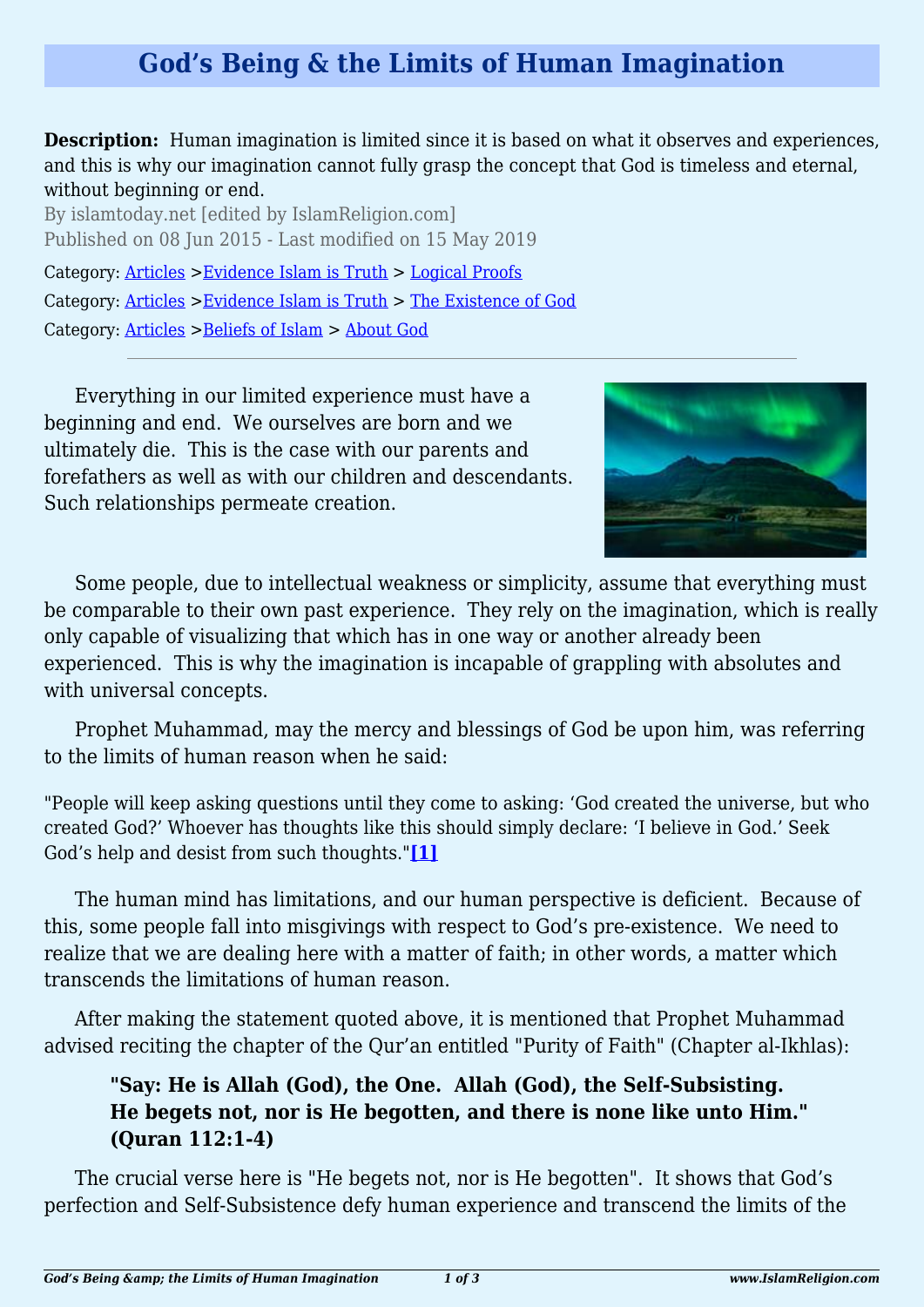human imagination.

So God says: **"Allah (God), the Self-Subsisting. He begets not, nor is He begotten"** and immediately follows it with: **"and there is none like unto Him."** We cannot compare God with anything in our experience. Likewise, we find that God commands us: **"Do not give likenesses to God."** (Quran 16:74) This is the way our faith in God should be.

Prophet Muhammad advised those who were plagued with doubts like "Who created God?" to: "Seek God's help and desist from such thoughts." Nothing can be gained from pursuing the line of thinking as to "Who created God?" God's nature cannot be compared to created existence, nor can it be compassed by the limitations of human reason. The human mind, however, can conceive of God's existence and acknowledge that He is the Creator of all things. In fact, the human mind resists any attempt to compel it to deny God's existence.

Communist regimes of the 20th century tried to compel their subjects to embrace atheism. They employed every forceful means at their disposal, but the people refused to deny God. They resisted the most authoritarian attempts to crush their belief in God's existence.

The human mind acknowledges the existence of a Creator. Reason cannot escape from such an acknowledgment. The mind, consequently brings us to seek guidance about God and gives us a natural inclination to worship Him. We are receptive to God's Messengers, and God would not leave His creatures without guiding them to the wisdom as to why they were created. Indeed, God says: **"I have only created humanity and the Jinn to worship Me." (Quran 51:56)**

The intellect certainly recognizes God, but it is not capable of comprehending all of His attributes. The role of God's Prophets and Messengers is to teach people what they need to know about their Lord and how God wishes them to worship Him. This protects people from concocting all sorts of rituals and rites from their own imaginings that have no basis in revelation from God.

Prophet Muhammad said, addressing God in supplication: "You are the First, so nothing precedes You. You are the Last, so nothing comes after You. You are the Manifest, so nothing comes above You. You are the Hidden, so nothing comes below you. Fulfill our debts for us and enrich us so we will not be poor.["\[2\]](#page-2-1)

<span id="page-1-0"></span>God is the First who is not preceded by anything else. This is a concept that cannot be fully grasped by the imagination, but it can certainly be accepted by the mind and heart. Our awareness of the limitations that our minds have is a crucial awareness.

Likewise, God is the Last, whose existence persists without end. As such, God is truly the Inheritor: **"And remember Zechariah, when he cried unto his Lord: 'My Lord! Leave me not childless, though You are the Best of inheritors.'" (Quran 21:89)**

God is timeless and eternal, without beginning or end. By contrast, all created things have a beginning and end.